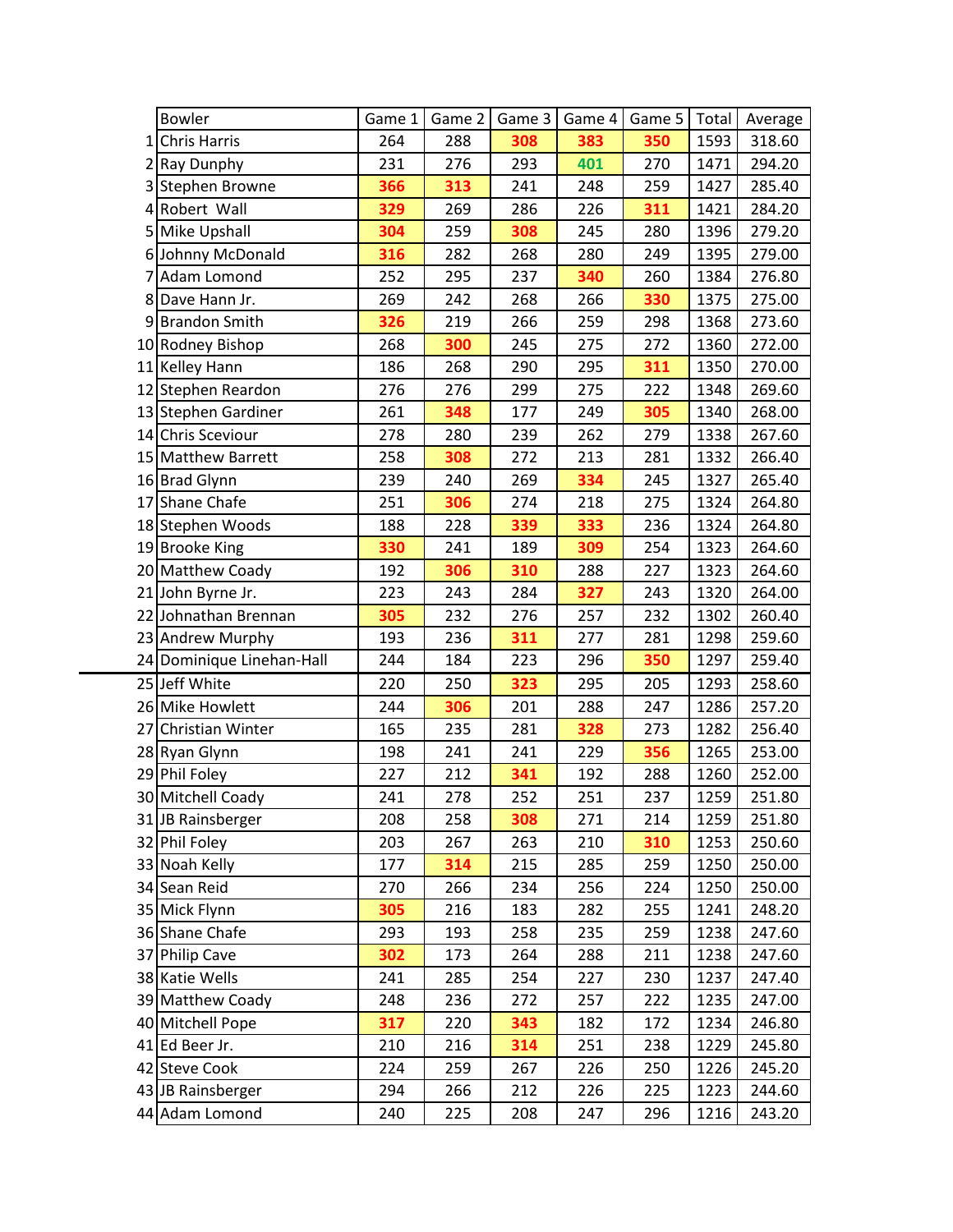| 45 Erica Murphy        | 198 | 303 | 239 | 271 | 199 | 1210 | 242.00 |
|------------------------|-----|-----|-----|-----|-----|------|--------|
| 46 Kelley Hann         | 233 | 244 | 261 | 197 | 272 | 1207 | 241.40 |
| 47 Andrew Dunn         | 288 | 248 | 236 | 220 | 213 | 1205 | 241.00 |
| 48 Trina Greene        | 288 | 230 | 258 | 155 | 274 | 1205 | 241.00 |
| 49 Johnny McDonald     | 268 | 204 | 287 | 242 | 201 | 1202 | 240.40 |
| 50 Ryan Glynn          | 281 | 280 | 210 | 240 | 189 | 1200 | 240.00 |
| 51 Scott Whalen Jr.    | 215 | 256 | 265 | 207 | 255 | 1198 | 239.60 |
| 52 Melissa Manor       | 233 | 219 | 276 | 235 | 233 | 1196 | 239.20 |
| 53 Mike Howlett        | 294 | 233 | 217 | 231 | 219 | 1194 | 238.80 |
| 54 Julie Hughes        | 204 | 217 | 208 | 285 | 276 | 1190 | 238.00 |
| 55 Craig Ford          | 226 | 262 | 166 | 278 | 254 | 1186 | 237.20 |
| 56 Stephen Woods       | 177 | 290 | 188 | 264 | 266 | 1185 | 237.00 |
| 57 Meagan Gallicano    | 256 | 235 | 231 | 203 | 260 | 1185 | 237.00 |
| 58 Brittany Whitten    | 195 | 219 | 305 | 266 | 194 | 1179 | 235.80 |
| 59 Erica Murphy        | 276 | 271 | 219 | 196 | 216 | 1178 | 235.60 |
| 60 Julie Hughes        | 213 | 206 | 181 | 260 | 305 | 1165 | 233.00 |
| 61 Connor Belbin       | 218 | 253 | 255 | 199 | 236 | 1161 | 232.20 |
| 62 Ryan Glynn          | 286 | 180 | 193 | 313 | 184 | 1156 | 231.20 |
| 63 Daniel Drodge       | 186 | 196 | 199 | 243 | 327 | 1151 | 230.20 |
| 64 Nicole Pretty       | 241 | 215 | 311 | 182 | 194 | 1143 | 228.60 |
| 65 Tyler Peddle        | 185 | 230 | 175 | 237 | 313 | 1140 | 228.00 |
| 66 Scott Thurston      | 205 | 203 | 272 | 242 | 203 | 1125 | 225.00 |
| 67 Chris Harris        | 239 | 256 | 153 | 203 | 261 | 1112 | 222.40 |
| 68 Andre Leriche       | 197 | 227 | 269 | 179 | 238 | 1110 | 222.00 |
| 69 Stephen Stead       | 188 | 223 | 228 | 220 | 246 | 1105 | 221.00 |
| 70 Scott Whalen Sr.    | 213 | 183 | 267 | 218 | 224 | 1105 | 221.00 |
| 71 Tyler Peddle        | 211 | 231 | 188 | 211 | 263 | 1104 | 220.80 |
| 72 Mackenzie Hudson    | 196 | 184 | 223 | 227 | 268 | 1098 | 219.60 |
| 73 Coleton Vriesendorp | 280 | 227 | 211 | 196 | 182 | 1096 | 219.20 |
| 74 Craig Ford          | 259 | 246 | 201 | 200 | 190 | 1096 | 219.20 |
| 75 JB Rainsberger      | 216 | 314 | 211 | 155 | 194 | 1090 | 218.00 |
| 76 Jordan Pearce       | 169 | 168 | 286 | 211 | 255 | 1089 | 217.80 |
| 77 Nikita Sheaves      | 201 | 237 | 240 | 180 | 228 | 1086 | 217.20 |
| 78 Melissa Manor       | 186 | 223 | 221 | 220 | 227 | 1077 | 215.40 |
| 79 Faith Hearn         | 176 | 181 | 248 | 232 | 230 | 1067 | 213.40 |
| 80 Andrew Dunn         | 217 | 178 | 256 | 198 | 208 | 1057 | 211.40 |
| 81 Coleton Vriesendorp | 164 | 226 | 236 | 176 | 254 | 1056 | 211.20 |
| 82 Kyle Au             | 218 | 184 | 168 | 303 | 180 | 1053 | 210.60 |
| 83 Quintin Yelich      | 176 | 161 | 285 | 203 | 217 | 1042 | 208.40 |
| 84 Faith Hearn         | 217 | 176 | 222 | 231 | 180 | 1026 | 205.20 |
| 85 Dylan Neville       | 184 | 202 | 177 | 206 | 254 | 1023 | 204.60 |
| 86 Michelle Penney     | 217 | 182 | 191 | 226 | 200 | 1016 | 203.20 |
| 87 Andrew Dunn         | 182 | 251 | 192 | 205 | 181 | 1011 | 202.20 |
| 88 Bren McDonald       | 264 | 149 | 188 | 232 | 174 | 1007 | 201.40 |
| 89 Noah Kelly          | 199 | 194 | 226 | 198 | 188 | 1005 | 201.00 |
| 90 Brooke King         | 209 | 165 | 201 | 252 | 174 | 1001 | 200.20 |
| 91 Joe Manor           | 210 | 149 | 228 | 209 | 172 | 968  | 193.60 |